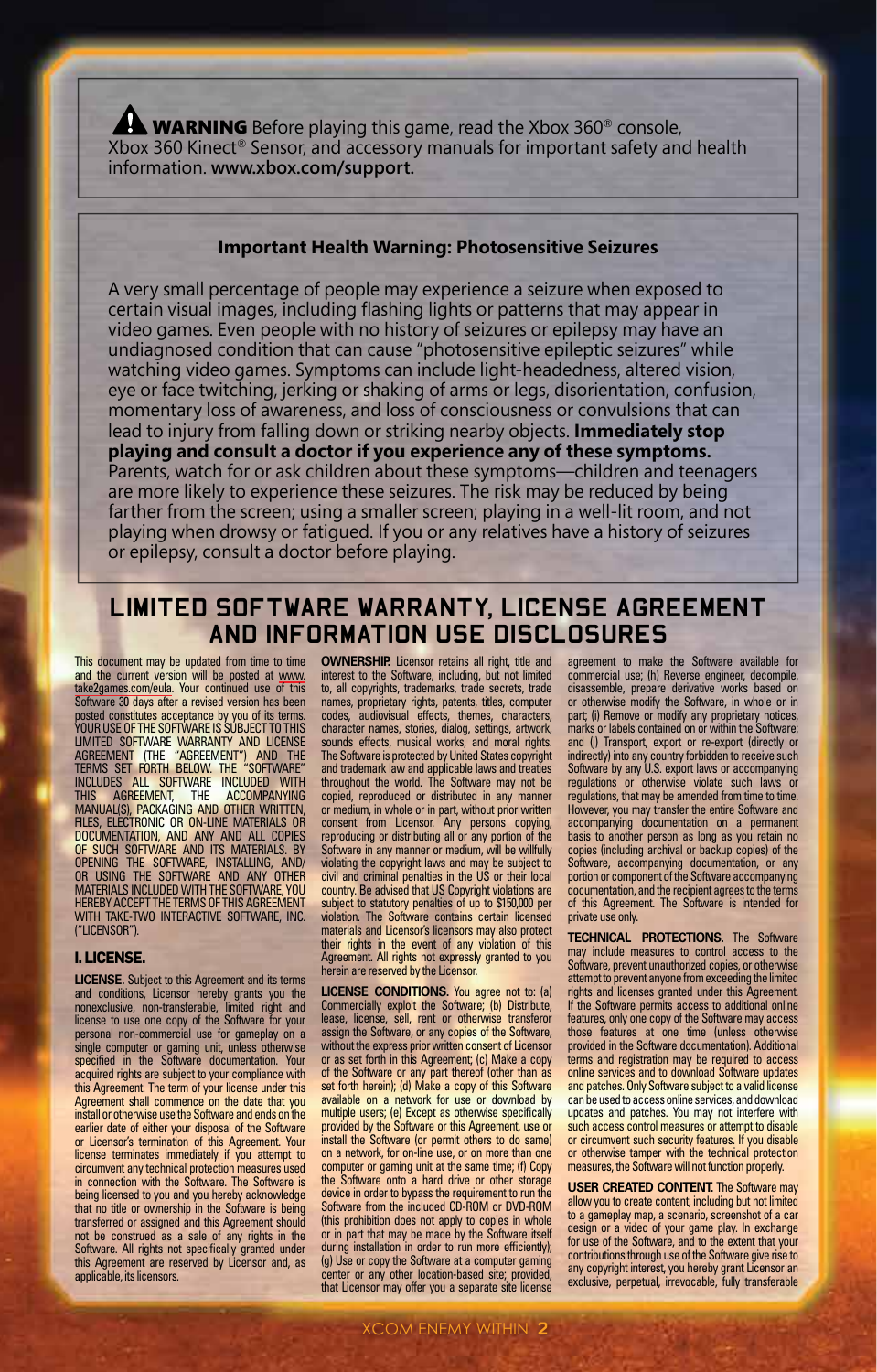and sub-licensable worldwide right and license to use your contributions in any way and for any purpose in connection with the Software and related goods and services, including the rights to reproduce, copy, adapt, modify, perform, display, publish, broadcast, transmit, or otherwise communicate to the public by any means whether now known or unknown and distribute your contributions without any further notice or compensation to you of any kind for the whole duration of protection granted to intellectual property rights by applicable laws and international conventions. You hereby waive any moral rights of paternity, publication, reputation, or attribution with respect to Licensor's and other players' use and enjoyment of such assets in connection with the Software and related goods and services under applicable law. I his license grant to Licensor, and the<br>above waiver of any applicable moral rights, survives<br>any termination of this License.

**INTERNET CONNECTION.** The Software may reire an internet connection to access internet-based features, authenticate the Software, or perform other<br>functions. In order for certain features of the Software functions. In order for certain features of the Software<br>to operate properly, you may be required to have and<br>maintain (a) an adequate internet connection and/or<br>(b) a valid and active account with Xbox Live as set<br>forth i limited to Licensor or a Licensor affiliate. If you do not maintain such accounts, then certain features of the Software may not operate or may cease to function properly, either in whole or in part.

## **II. INFORMATION COLLECTION & USAGE.**

By installing and using this software, you consent to these information collection and usage terms, including (where applicable) transfer of data to Licensor and affiliated companies into a country outside of the European Union and the European Economic Area. If you connect to the Internet when using the Software, Licensor may receive information from hardware manufacturers or platform hosts and may automatically collect certain information from your computer or gaming unit. This information may include, but is not limited to, user IDs (such as gamertags and screen names), game scores, game achievements, game performance, locations visited, buddylists, hardware MAC address, internet protocol address, and your usage of various game features. All information collected by Licensor is intended to be anonymous information that does not disclose your identity or constitute personal information; however, if you include personal information (such as your real name) in your user ID, then such personal information will automatically be transmitted to Licensor and used as described herein. The information collected by Licensor may be posted by Licensor on publiclyaccessible web sites, shared with hardware manu-facturers, shared with platform hosts, shared with Licensor's marketing partners or used by Licensor for any other lawful purpose. By using this Software you consent to the Licensor's use of related data, including public display of your data such as identification of your user created content or displaying your scores, ranking, achievements and other gameplay data. If you do not want your information shared in this man ner, then you should not use the Software.

#### **III. WARRANTY.**

**LIMITED WARRANTY.** Licensor warrants to you (if you are the initial and original purchaser of the Software) that the original storage medium holding the Software is free from defects in material and workmanship under normal use and service for 90 days from the date of purchase. Licensor warrants to you that this Software is compatible with a personal computer meeting the minimum system requirements listed in the Software documentation or that it has been certified by the gaming unit producer as compatible with the gaming console for which it has been published; however, due to variations in hard-ware, software, internet connections and individual usage, Licensor does not warrant the performance of this Software on your specific computer or gaming console. Licensor does not warrant against interfer-ence with your enjoyment of the Software; that the Software will meet your requirements; that operation of the Software will be uninterrupted or error-free, or that the Software will be compatible with third party software or hardware or that any errors in the Soft-ware will be corrected.

No oral or written advice provided by Licensor<br>or any authorized representative shall create a<br>warranty. Because some jurisdictions do not allow<br>the exclusion of or limitations on implied warranties<br>or the limitations on t of a consumer, some or all of the above exclusions and limitations may not apply to you. If for any reason you find a defect in the storage medium or Software during the warranty period, Licensor agrees to replace, free of charge, any Software discovered to be defective within the warranty period as long as the Software is currently being manufactured by Licensor. If the Software is no longer available, Licensor retains the right to substitute a similar piece of Software of equal or greater value.

This warranty is limited to the storage medium and the Software as originally provided by Licensor and is not applicable to normal wear and tear. This warranty shall not be applicable and shall be void if the defect has arisen through abuse, mistreatment, or neglect. Any implied warranties prescribed by statute are expressly limited to the 90-day period described above. Except as set forth above, this warranty is in lieu of all other warranties, whether oral or written, express or implied, including any other warranty of merchantability, fitness for a particular purpose or non-infringement, and no other representations or warranties of any kind shall be binding on Licensor. When returning the Software subject to the limited warranty above, please send the original Software only to the Licensor address specified below and include: your name and return address; a photocopy of your dated sales receipt; and a brief note describing the defect and the system on which you are running the Software.

IN NO EVENT WILL LICENSOR BE LIABLE FOR SPECIAL, INCIDENTAL OR CONSEQUENTIAL DAMAGES RESULTING FROM POSSESSION, USE OR MALFUNCTION OF THE SOFTWARE, INCLUDING BUT NOT LIMITED TO, DAMAGES TO PROPERTY, LOSS OF GOODWILL, COMPUTER FAILURE OR MALFUNCTION AND, TO THE EXTENT PERMITTED BY LAW, DAMAGES FOR PERSONAL INJURIES, PROPERTY DAMAGE, LOST PROFITS OR PUNITIVE DAMAGES FROM ANY CAUSES OF ACTION ARISING OUT OF OR RELATED TO THIS AGREEMENT OR THE SOFTWARE, WHETHER ARISING IN TORT (INCLUDING NEGLIGENCE),<br>CONTRACT, STRICT LIABILITY OR OTHERWISE,<br>WHETHER OR NOT LICENSOR HAS BEEN ADVISED OF THE POSSIBILITY OF SUCH DAMAGES. IN NO EVENT SHALL LICENSOR'S LIABILITY FOR ALL DAMAGES (EXCEPT AS REQUIRED BY APPLICABLE LAW) EXCEED THE ACTUAL PRICE PAID BY YOU FOR USE OF THE SOFTWARE. BECAUSE SOME STATES/ COUNTRIES DO NOT ALLOW LIMITATIONS ON HOW LONG AN IMPLIED WARRANTY LASTS AND/ OR THE EXCLUSION OR LIMITATION OF INCIDENTAL CONSEQUENTIAL DAMAGES, THE ABOVE LIMITATIONS AND/OR EXCLUSION OR LIMITATION OF LIABILITY MAY NOT APPLY TO YOU. THIS WARRANTY SHALL NOT BE APPLICABLE SOLELY TO THE EXTENT THAT ANY SPECIFIC PROVISION OF THIS WARRANTY IS PROHIBITED BY ANY FEDERAL, STATE, OR MUNICIPAL LAW, WHICH CANNOT BE PRE-EMPTED. THIS WARRANTY GIVES YOU SPECIFIC LEGAL RIGHTS, AND YOU MAY HAVE

OTHER RIGHTS THAT VARY FROM JURISDICTION TO JURISDICTION.

**TERMINATION.** This Agreement will terminate automatically if you fail to comply with its terms and conditions. In such event, you must destroy all copies of the Software and all of its component parts. You can also end this Agreement by destroying the Software and all copies and reproductions of the Software and deleting and permanently purging the Software from any client server or computer on which it has been installed.

**U.S. GOVERNMENT RESTRICTED RIGHTS.**<br>The Software and documentation have been The Software and documentation have been developed entirely at private expense and are provided as "Commercial Computer Software" or "restricted computer software." Use, duplication or disclosure by the U.S. Government or a U.S. Government subcontractor is subject to the restrictions set forth in subparagraph (c)(1)(ii) of the Rights in Technical Data and Computer Software clauses in DFARS 252.227-7013 or as set forth in subparagraph (c)(1) and (2) of the Commercial Computer Software Restricted Rights clauses at FAR 52.227-19, as applicable. The Contractor/ Manufacturer is the Licensor at the location listed below.

**EQUITABLE REMEDIES.** You hereby agree the if the terms of this Agreement are not specifically enforced, Licensor will be irreparably damaged, and therefore you agree that Licensor shall be entitled, without bond, other security, proof of damages, to appropriate equitable remedies with respect any of this Agreement, in addition to any other available reme

**INDEMNITY.** You agree to indemnify, defend<br>and hold Licensor, its partners, licensors, affiliates,<br>contractors, officers, directors, employees and agents harmless from all damages, losses and expenses arising directly or indirectly from your acts and omissions to act in using the Software pursuant to the terms of the Agreement.

**MISCELLANEOUS.** This Agreement represents the complete agreement concerning this license between the parties and supersedes all prior agreements and representations between the may be amended only by a writing executed by both parties. If any provision of this Agreement is held to be unenforceable for any reason, such provision shall be reformed only to the extent necessary to make it enforceable and the remaining provisions of this Agreement shall not be affected.

**GOVERNING LAW.** This Agreement shall be construed (without regard to conflicts or choice of law principles) under the laws of the State of New York, as such law is applied to agreements between New York residents entered into and to be performed within New York, except as governed by federal law. Unless expressly waived by Licensor in writing for the particular instance or contrary to local law, the sole and exclusive jurisdiction and venue for actions related to the subject matter hereof shall be the state and federal courts located in Licensor's principal corporate place of business (New York County, New York, U.S.A.). Both parties consent to the jurisdiction of such courts and agree that process may be served in the manner provided herein for giving of notices or otherwise as allowed by New York state or federal law. The parties agree that the UN Convention on Contracts for the International Sale of Goods (Vienna, 1980) shall not apply to this Agreement or to any dispute or transaction arising out of this Agreement. IF YOU HAVE ANY QUESTIONS CONCERNING THIS LICENSE, YOU MAY CONTACT IN WRITING TAKE-TWO INTERACTIVE SOFTWARE, INC. 622 BROADWAY, NEW YORK, NY 10012.

#### **PRODUCT SUPPORT:** http://support.2k.com/

**U.S. SUPPORT:** Phone: 1-866-219-9839 **CANADIAN SUPPORT:** Phone: 1-800-638-0127

**Email:** usasupport@2k.com **Email:** canadasupport@2k.com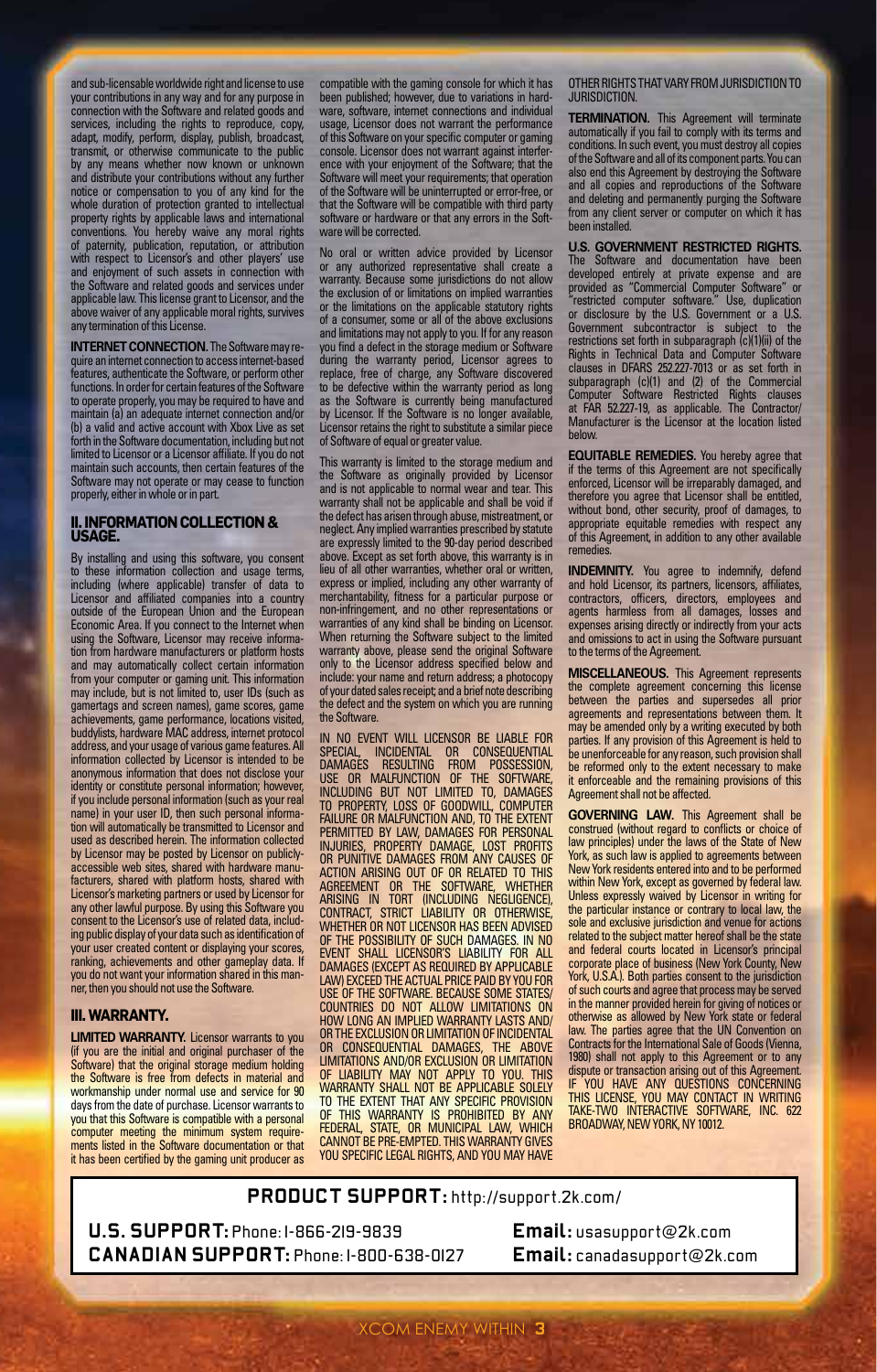

## **Geoscape Controls**

| Move                            | 0            |
|---------------------------------|--------------|
| Pan Camera                      | 0            |
| <b>Confirm Selection/Action</b> | ⋒            |
| Cancel/Back                     | ❸            |
| <b>Mission Control</b>          | Y            |
| Transfer Interceptors (Hangar)  | ଊ            |
| Cycle Menu Right                | RB)          |
| Cycle Menu Left                 | Œ            |
| <b>Expand Event List</b>        | RT (         |
| <b>Zoom Camera</b>              | 匝            |
| <b>Menu Navigation</b>          | ↷            |
| Pause                           | <b>START</b> |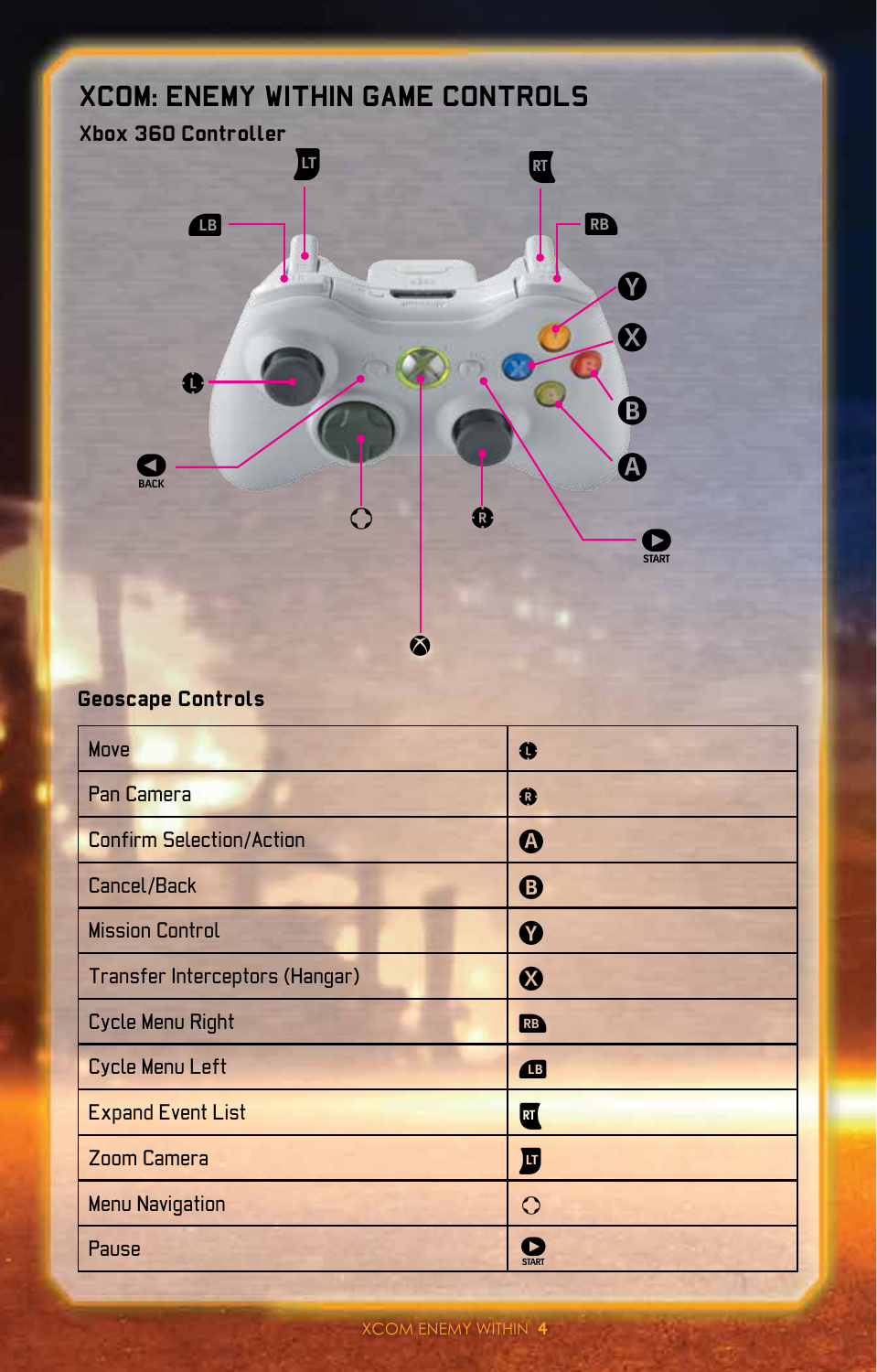# **Battlescape Controls**

| <b>Move Cursor</b>              | Ü                 |
|---------------------------------|-------------------|
| <b>Free Camera</b>              | Q                 |
| Rotate Camera                   | $\circ$           |
| <b>Change Elevation</b>         | $\hat{O}Q$        |
| <b>Confirm Selection/Action</b> | ❹                 |
| Cancel/Back                     | ❸                 |
| <b>Overwatch</b>                | Ø                 |
| Switch/Reload Weapon            | ଷ                 |
| Cycle Units/Targets Right       | RB                |
| Cycle Units/Targets Left        | <b>B</b>          |
| <b>Target Unit</b>              | RT                |
| Zoom Out                        | 圓                 |
| Pause                           | Œ<br><b>START</b> |
| <b>End Turn</b>                 | <b>BACK</b>       |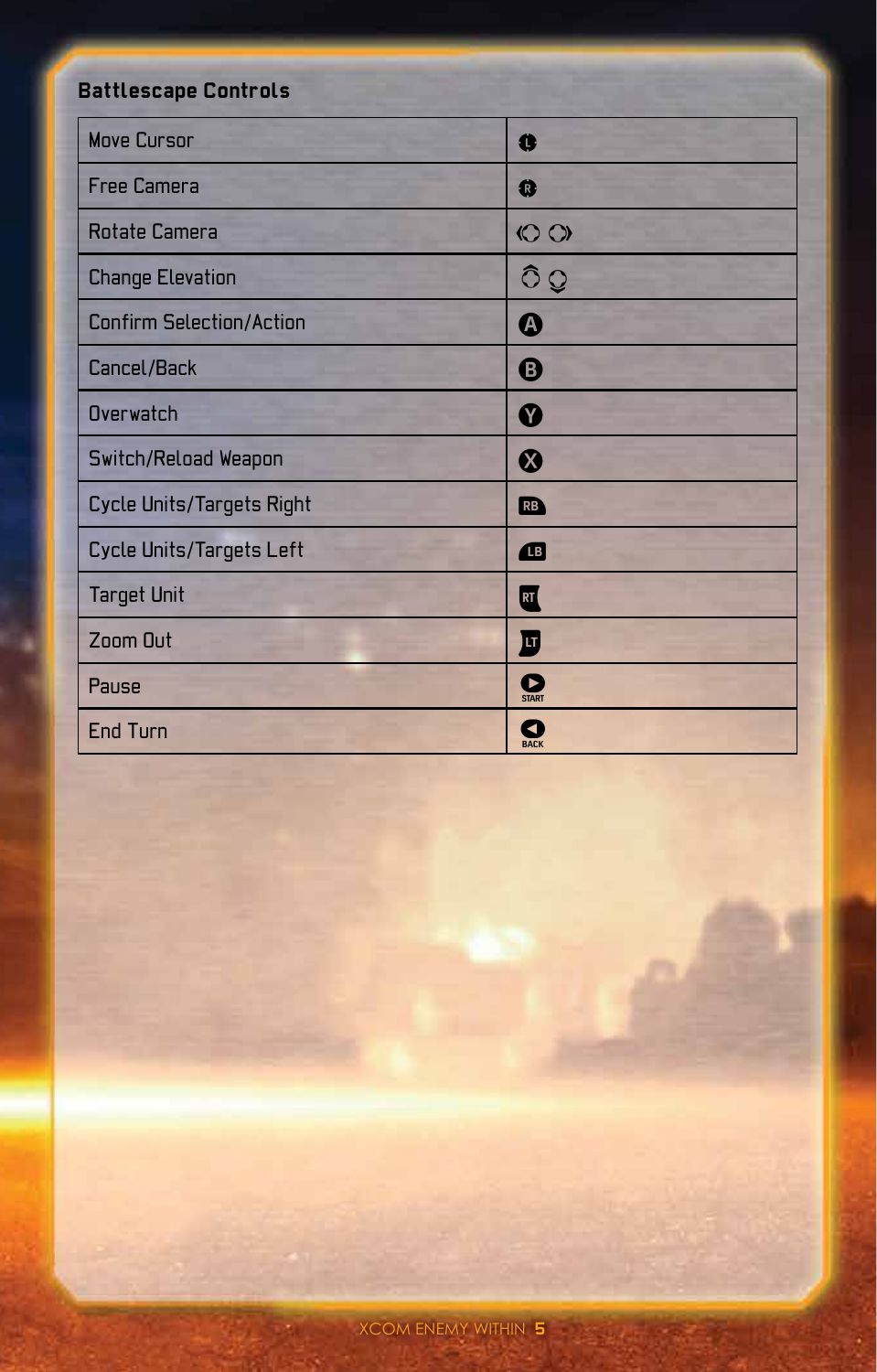## **Playing XCOM: Enemy Within**

### **Health**

The health of each individual soldier is represented by the indicators present on the Unit Flag. You can restore a soldier's health or stabilize a critically wounded soldier in the field through the use of Medikits, which can be fabricated in Engineering and equipped on the soldier loadout screen. Please note, soldiers killed in combat cannot be resurrected and are permanently removed from your squad.

#### **Movement**

Each soldier has a limited range of movement represented by the "pips" on the HUD. With a soldier selected, an outline will appear indicating the maximum movement range currently available to that unit in a single move (with the default being two moves per turn). An additional buffer area indicates the movement range available by "Dashing," which will expend all available movement points at once.

#### **Cover**

Cover nodes play a crucial role in the effectiveness and longevity of your troops deployed in the field. Objects that provide cover include everything from benches, trash cans, and other scenery, all the way up to buildings and vehicles. The amount of protection afforded by the object in question is indicated by either a full shield icon (High Cover) or a half-shield icon (Low Cover). Low cover is always better than no cover at all, but high cover offers the greatest defensive position to your troops. It's also important to note that a yellow shield indicates that the unit in question is being flanked by an enemy.

#### **Actions**

In addition to their standard attack, each soldier class has a number of unique abilities that can be used in the field to support your overall squad. As your troops progress through the ranks, additional specialized abilities will also become available. Variations in each soldier's equipment loadout can also provide unique benefits on the field and enable additional combat maneuvers. Please note: using an action will end your turn even if moves are still available (except for the special ability known as "Run and Gun" which will allow you to move and fire in the same turn).

#### **Managing Facilities**

The "Antfarm" view of XCOM headquarters provides a complete overview of the base and its current facilities. As the project grows and new technology becomes available, you'll need to construct new facilities to fulfil certain objectives and to advance the overall readiness of your troops. As space for new facilities becomes limited, it may be necessary to excavate further beneath the base. It should also be noted, certain facilities receive an adjacency bonus when placed next to another facility of the same type.

## **New Facilities for Enemy Within**

#### **Cybernetics Lab**

The Cybernetics Lab facility, overseen by Dr.Shen, allows for the construction and implementation of Mechanized Exoskeletal Cybersuits (MECS), a powerful new weapon in XCOM's arsenal. Once a soldier has received the necessary augments to interface with the MEC, you can then construct the MEC design of your choosing to be equipped for battle. Through further research and development, a wide range of weaponry can be attached to your MEC soldiers to improve their combat capabilities.

#### **Genetics Lab**

Dr.Vahlen's Genetics Lab facility is responsible for the gene mod program developed to modify the genetic structure of XCOM's soldiers using MELD. A diverse range of genetic modifications are available to greatly enhance your soldiers' combat proficiencies. Each Gene Mod is associated with a specific area of the human body, and the implantation procedure will take several days to complete once initiated.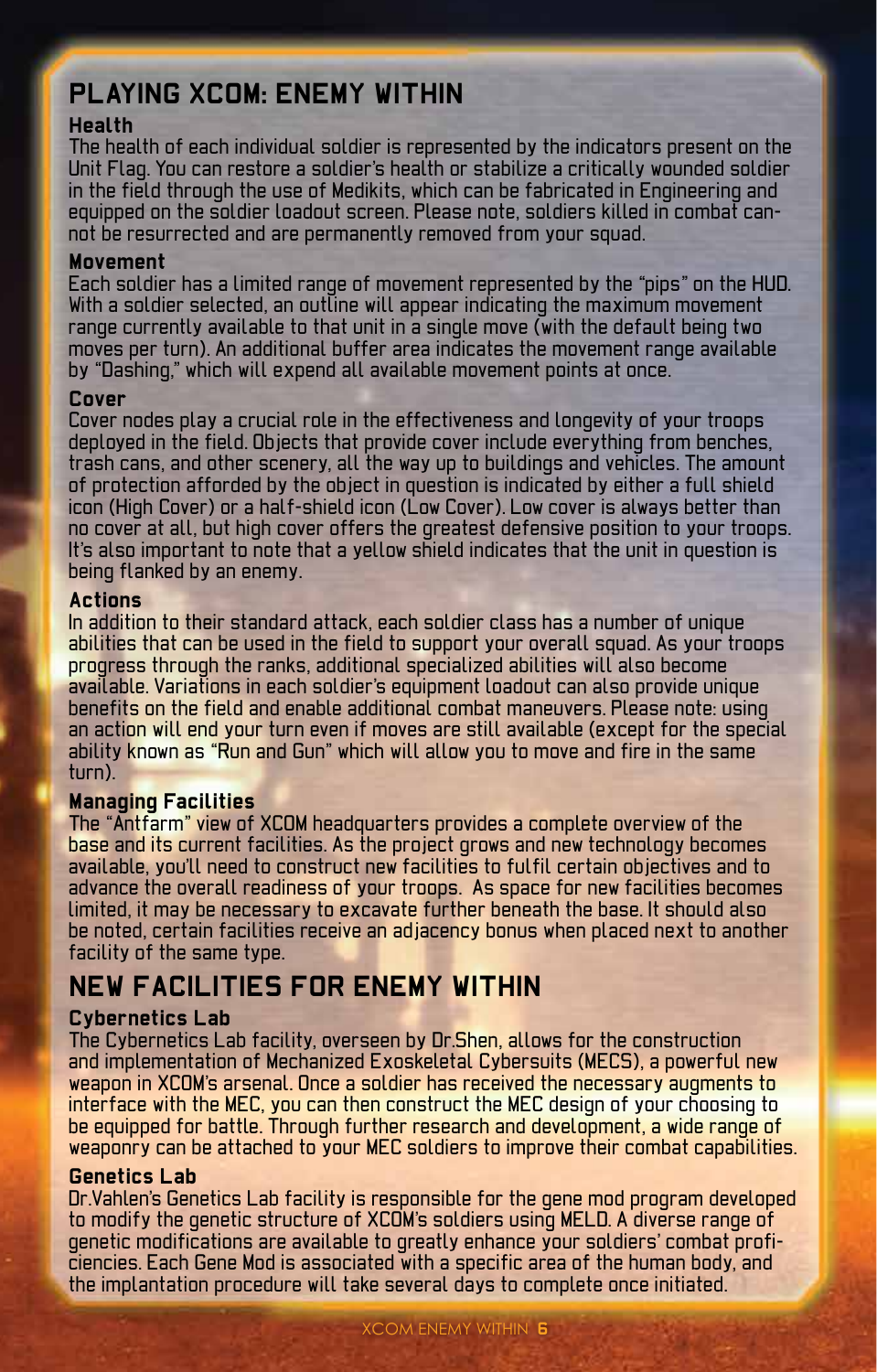# **Facilities**

### **Mission Control**

Within Mission Control, the hologlobe provides a complete representation of Earth, and allows you to scan for incoming alien contacts using XCOM's satellite network. When a new contact is detected, the corresponding mission will be launched from Mission Control. If all of your departments are currently tasked, scanning for new contacts in Mission Control allows for the passage of time to complete current projects.

### **Situation Room**

The Situation Room provides constant monitoring of the member nations within the Council, who provide XCOM's funding. Each individual nation has a panic gauge showing the current status of that nation. If panic levels within a Council nation reach critical levels, that member will withdraw from the Council, taking their funding and material support with them. The "Doom Tracker" display featured prominently by the main screen tracks your overall status with the Council. If too many countries withdraw from the Council, the XCOM project will be terminated. To control member nation panic levels, satellites can be launched from the Situation Room to provide additional coverage which will also increase your current funding level.

#### **Research Lab**

Dr.Vahlen and the research team conduct all of XCOM's research and development from within the Research Lab. You will be notified by an on screen prompt when a new research project is available, and a complete listing of current research options is provided within the Research Lab. It's important to remember that you can only research one project at a time, and research on the current project will be halted if you switch to a different project. While in the lab, you can also access the research archive, which contains all of the previously completed research reports.

#### **Engineering**

Dr.Shen and his team in Engineering handle the actual fabrication of items and equipment developed by the research team. From Engineering, you can purchase new items and weapons which will be fabricated immediately. You can also order new vehicles, which will take additional time to manufacture. Engineering is also responsible for the construction of new facilities within XCOM HQ, including crucial infrastructure facilities like power generators and satellite uplinks. Note that the construction of facilities is not instantaneous, and in many cases will take several days to complete.

### **Barracks**

From the Barracks, you can view your current roster of soldiers, and hire additional troops to bolster your squads. There are also a number of customization options available that allow you to adjust the appearance, voice, and tone of your units. The Officer Training School facility is also accessed through the Barracks. The OTS offers a variety of upgrades that are unlocked based on the highest rank achieved by any of your soldiers. The Barracks also provides access to a memorial honoring XCOM squad members lost in combat.

#### **Hangar**

The Hangar is where you can manage XCOM's current fleet of interceptors, which are crucial to engaging hostile enemy craft detected in Mission Control. Interceptors can be stationed in hangars on every continent, and will be needed to protect areas where new satellite coverage is established. From the Hangar, you can order additional interceptors, and also modify the equipped weapon loadouts used by each of these craft.

### **Multiplayer**

XCOM offers players the ability to face off in head to head squad-based combat against other human competitors online. You can also use a system link to play

XCOM ENEMY WITHIN **7**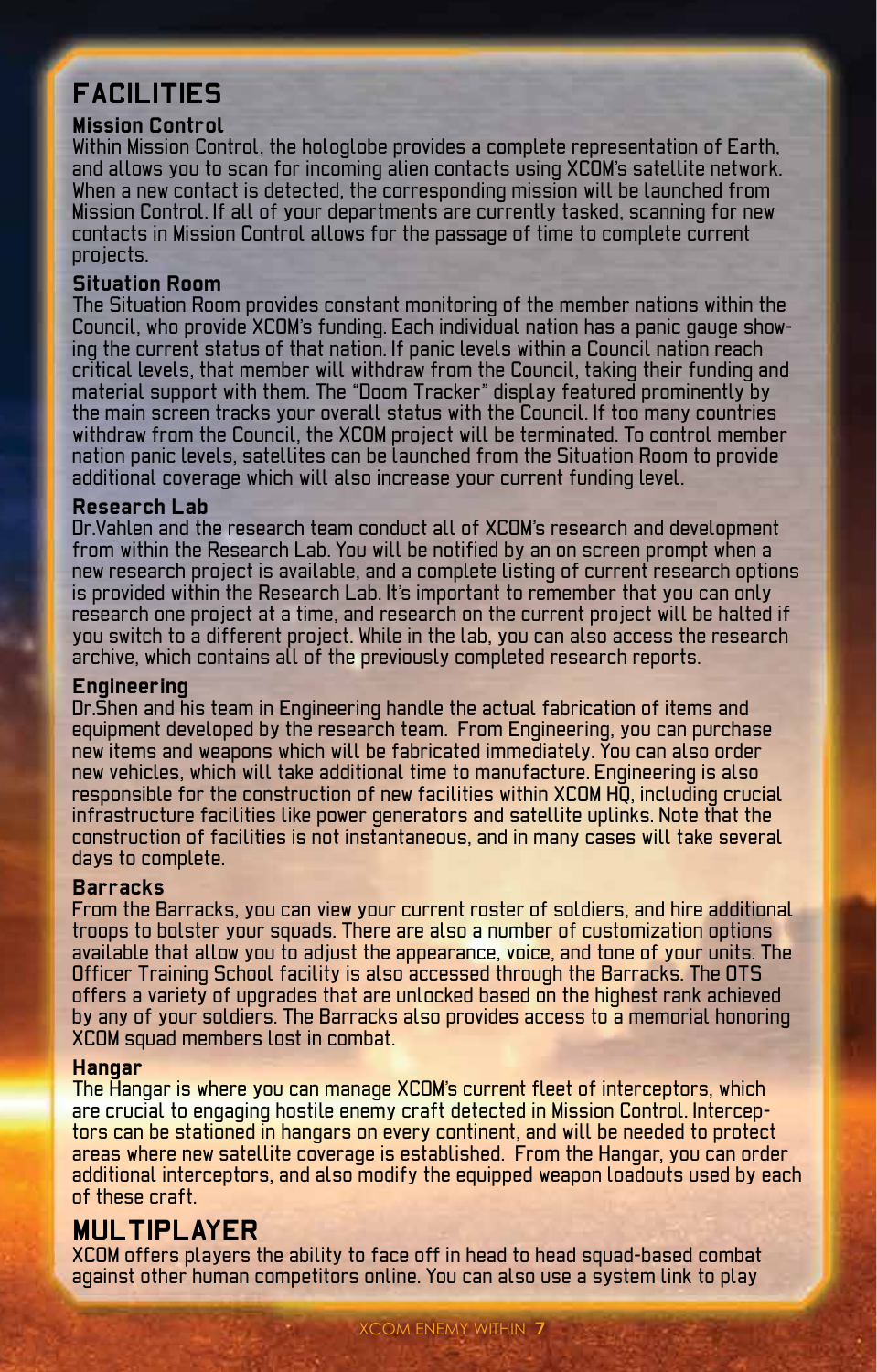### local multiplayer matches.

### **Ranked Match**

Ranked matches count towards your standing on the XCOM Leaderboards, found on the Multiplayer menu.

#### **Quick Match**

Selecting quick match will automatically search for the next available unranked public match, with no restriction on time limit or options.

#### **Custom Match**

Host a custom match using the rules and options of your choosing. You can also join a custom match hosted online by other players.

#### **Xbox Live**

Xbox Live is your connection to more games, more entertainment, more fun. Go to www.xbox.com/live to learn more.

#### **Connecting**

Before you can use Xbox Live, connect your Xbox 360 console to a high-speed Internet connection and sign up to become an Xbox Live member. For more information about connecting, and to determine whether Xbox Live is available in your region, go to www.xbox.com/live/countries.

#### **Family Settings**

These easy and flexible tools enable parents and caregivers to decide which games young game players can access based on the content rating. Parents can restrict access to mature-rated content. Approve who and how your family interacts with others online with Xbox Live, and set time limits on how long they can play. For more information, go to www.xbox.com/familysettings.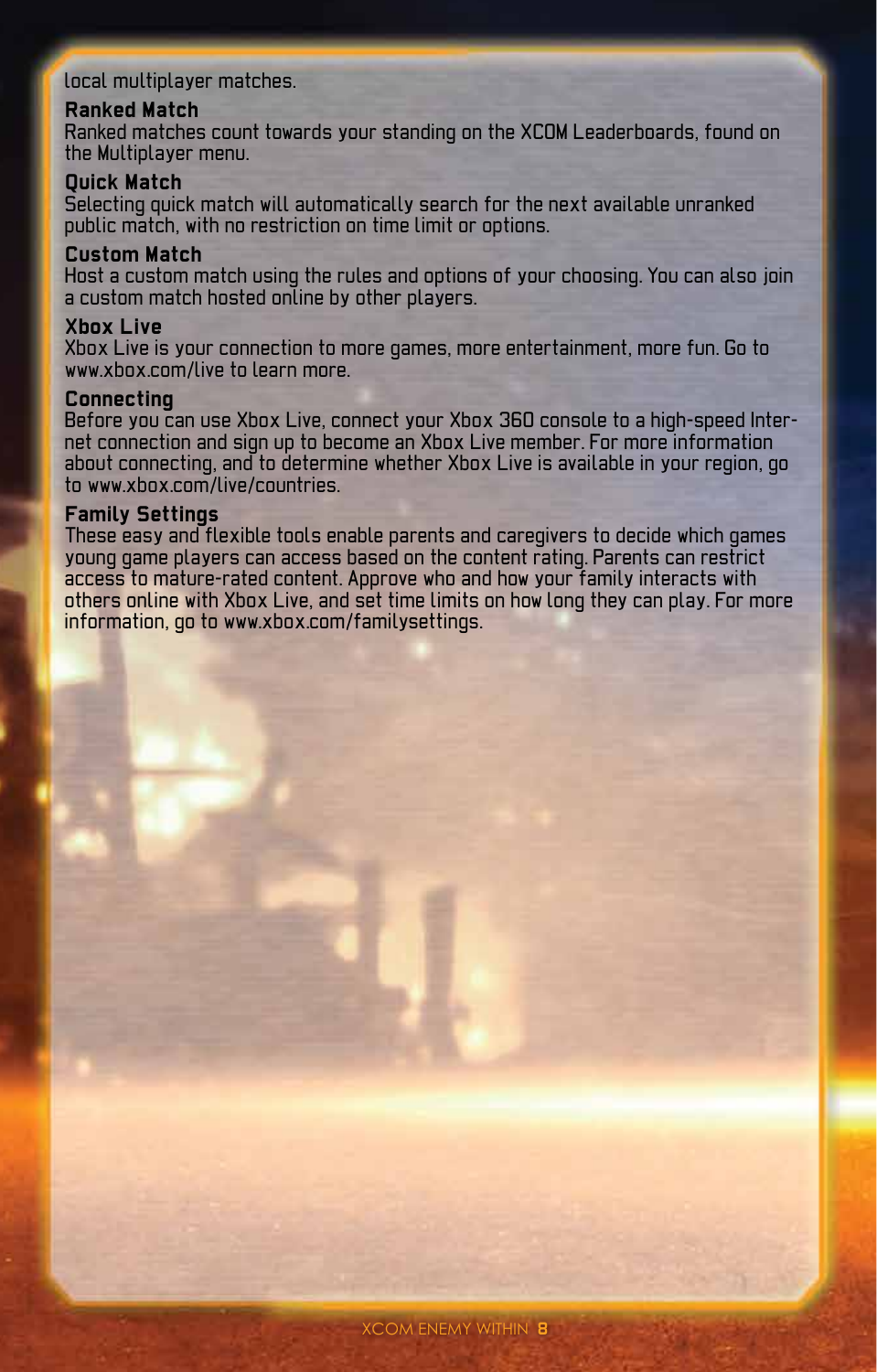## **XCOM: ENEMY WITHIN CREDITS**

# **Firaxis Games Design Team**

**Designed By** Ananda Gupta

**Lead Level Designer** Liam Collins

**Level Designers** Brian Hess Todd Broadwater Orion Burcham

**Lead Writer** Scott Wittbecker

**Additional Writing** Liam Collins

## **Production Team**

**Lead Producer** Clint McCaul

**Producer** Garth DeAngelis

**Associate Producer** Griffin Funk

## **Engineering Team**

**Lead Engineer** Justin Boswell

**Lead Systems Engineer** Ryan McFall

**Systems Engineer** Ned Way

**Lead Graphics Engineer** Scott Boeckmann

**Graphics Engineer** Jeremy Shopf

**Lead User Interface Engineer** Brittany Steiner

**User Interface Engineers** Sam Batista David Burchanowski Lead Gameplay Engineer Joshua Bouscher

**Gameplay/AI Engineer** Alex Cheng

**Gameplay Engineer** David Burchanowski

**Lead Multiplayer Engineer** Todd Smith

**Multiplayer Engineer** Tim Talley

## **Art Team**

**Art Lead** David Black

**Lead Animator** Dennis Moellers

**Senior Animator** Justin Thomas

**Animators** Hector Antunez Bryan Twomey John Stewart

**Lead Cinematic Artist** Andrew Currie

**Cinematic Artist** John Heeter

**Lead Character Artist** Chris Sulzbach

**Character Artists** Andrew Kincaid Stephanie Gitlin Brian Theodore

**Lead Environment Artist** Matt Demaray

**Environment Artists** Justin Rodriguez David Pacanowsky Brian Mahoney Toby Franklin

**Lead Technical Artist** Zeljko Strkalj

**Lead Effects Artist** Stephen Jameson

**Effects Artists** John Heeter Saulo Embuscado

**User Interface Artist** Jason Montgomery

XCOM ENEMY WITHIN **9**

**Concept Artists** Piero Macgowan Aaron Yamada-Hanff Bryce Homick

**Additional Art** John Ward

## **Audio Team**

**Lead Audio Designer / Additional Music** Roland Rizzo

**Audio Engineer** Dan Price

## **Quality Assurance Team**

**QA Supervisor** Sarah Darney

**QA Lead** Beth Petrovich

**Quality Assurance** Kevin Schultz Maria Chehade Kelsey Swearman

**Additional Quality Assurance** Patrick Glascoe Daron Carlock Carlton Harrison Steffen Drees Jennifer Kraft Ashlee Rutherford

## **Firaxis Management Team**

**President & Studio Head** Steve Martin

**Creative Director** Sid Meier

**Executive Producer** Kelley Gilmore

**Director of Gameplay Development** Barry Caudill

**Director of Software Development** Steve Meyer

**Studio Art Director Steve Ogden**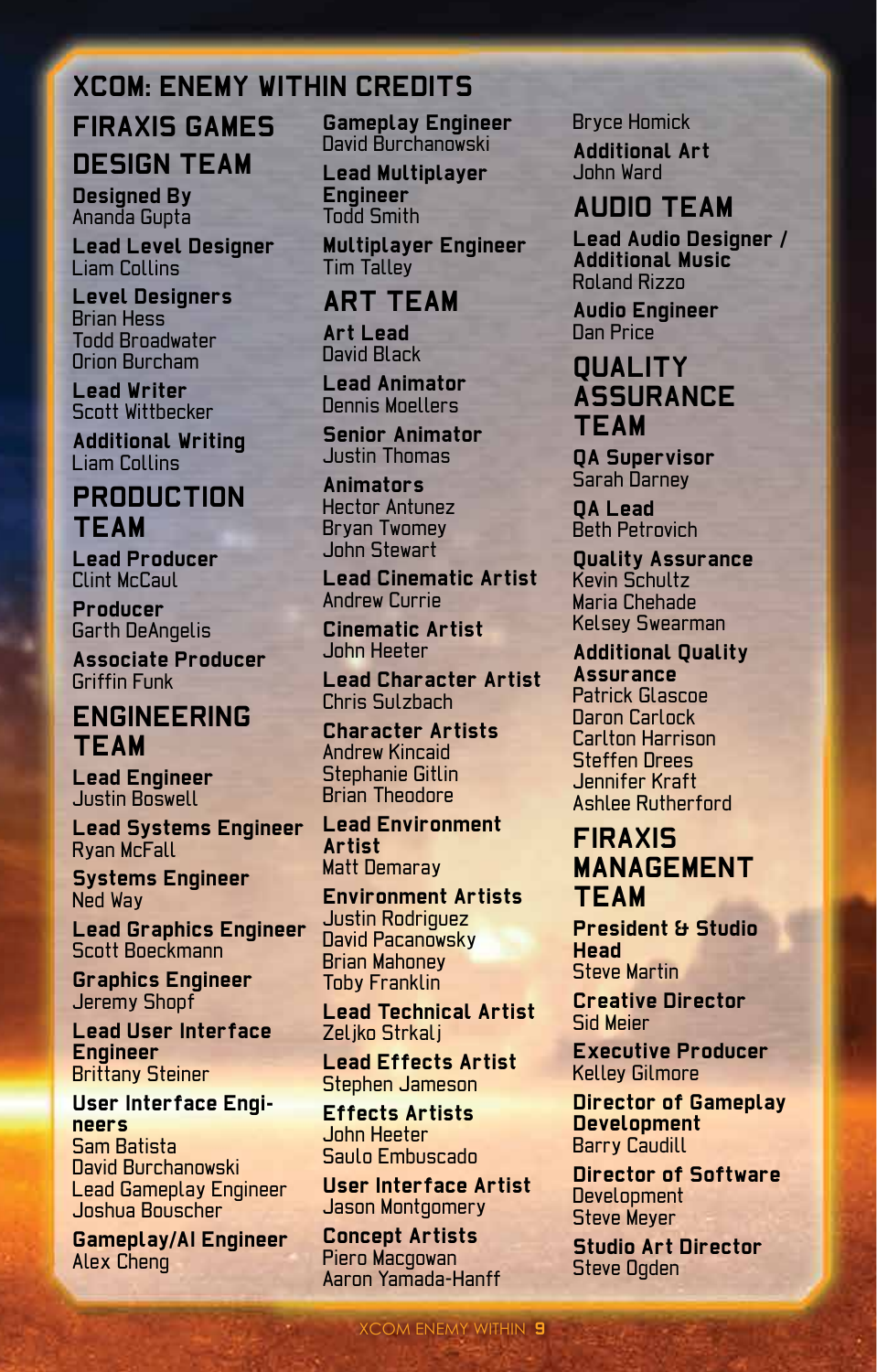**Marketing Director** Lindsay Riehl

**Marketing Associate** Pete Murray

**Human Resources Manager** Shawn Kohn

**Office Manager** Donna Milesky

**Accounting Assistant** Joanne Miller

**IT Manager** Josh Scanlan

**Systems / Network Technician** Matt Baros

**Special Projects Coordinator** Susan Meier

**Production Babies** Hector Desmond Antunez - Hector Antunez Landon Boeckmann - Scott Boeckmann Avery Currie - Andrew Currie Nolan Shopf - Jeremy **Shopf** Kate Solomon - Jake Solomon Mabel Sulzbach - Chris Sulzbach Ruby Thomas - Justin **Thomas** 

## **Additional Support**

**Level Artist - Blind Squirrel Games** Anthony Buell

**Additional Music** Michael McCann

**Effects Artists** Carlos Florez

**Animator and Mocap Cleanup** Scott Dossett

## **2K PUBLISHING**

Published by 2K 2K is a publishing label of Take-Two Interactive

Software, Inc. **President** Christoph Hartmann **C.O.O.** David Ismailer

## **2K PRODUCT DEVELOPMENT**

**VP, Product Development** John Chowanec

**Senior Producer** Garrett Bittner

**Associate Producer** Josh Morton

**Production Assistant** Doug MacLeod

## **2K CREATIVE DEVELOPMENT**

**VP, Creative Development** Josh Atkins

**Creative Director** Eric Simonich

**Director of Creative Production** Jack Scalici Chad Rocco

**Manager of Creative Production** Josh Orellana

**Creative Production Coordinator** Kaitlin Bleier

**Creative Production Assistant** William Gale

**Motion Capture Supervisor** David Washburn

**Motion Capture Coordinator** Steve Park

**Motion Capture Lead Integrator** Anthony Tominia

**Digital Media Specialist** J. Mateo Baker

**Senior Motion Capture Specialist** Jose Gutierrez

**Motion Capture Specialist** Gil Espanto

**Motion Capture Specialist** Jen Antonio

**Motion Capture Systems Technician** Nick Bishop

**User Testing Coordinator** Jordan Limor

**User Testing Assistant** Justin Sousa

## **2K MARKETING TEAM**

**SVP, Marketing** Sarah Anderson

**VP, Marketing** Matt Gorman

**VP, International Marketing** Matthias Wehner

**Sr. Brand Manager** Matt Knoles

**Director of Public Relations, North America** Ryan Jones

**PR Manager** Brian Roundy

**PR Manager** Scott Pytlik

**Mobile and Online PR Manager** Jessica Lewinstein

**Assistant PR Manager**  Jennifer Heinser

**Director of Research and Planning** Mike Salmon

**Sr. Market Researcher** David Rees

**Sr. Director, Marketing Production** Jackie Truong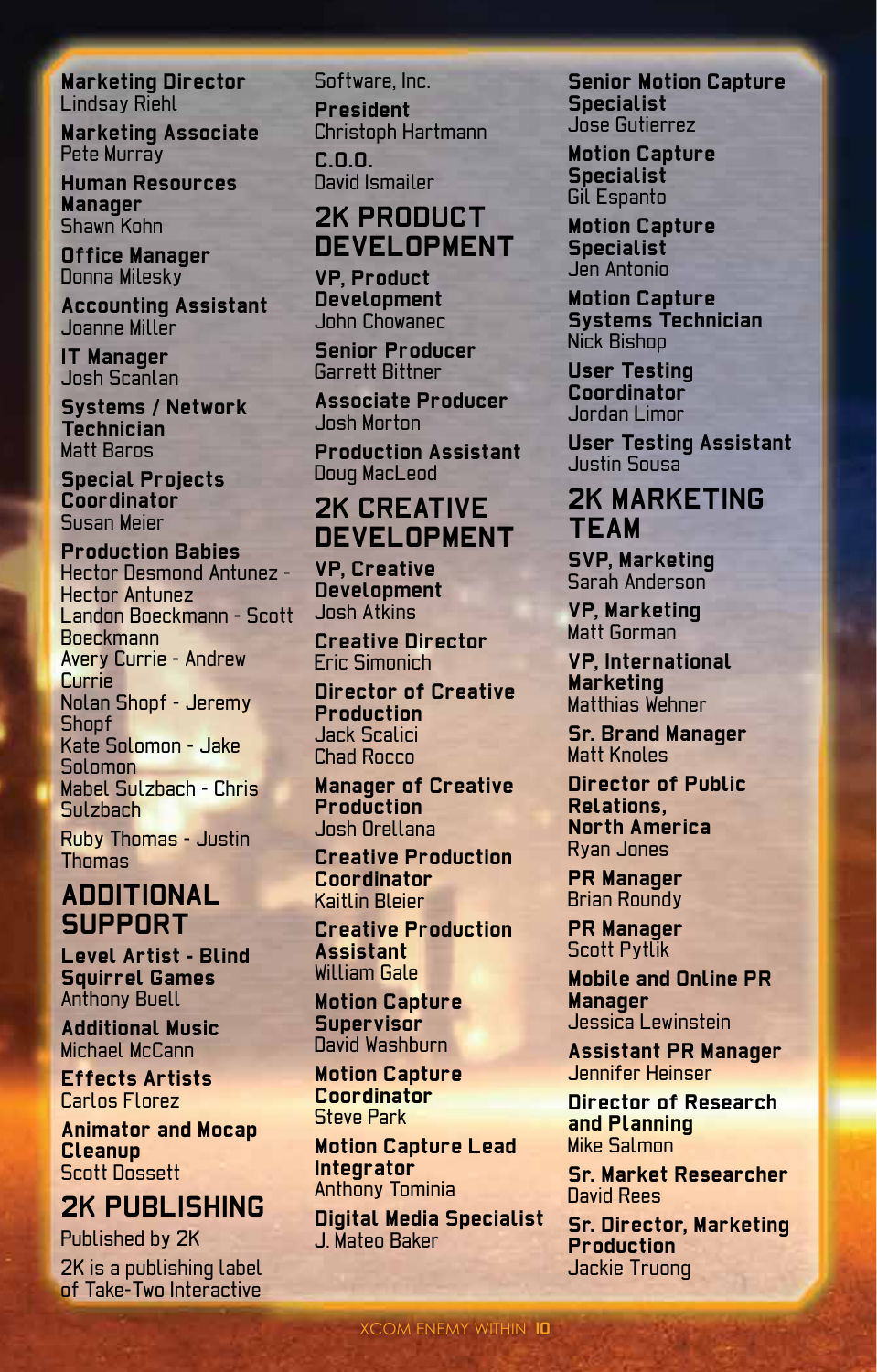**Associate Marketing Production Manager** Ham Nguyen

**Video Production Manager** Kenny Crosbie

**Video Editor** Jeff Spoonhower

**Associate Video Editor** Doug Tyler

**Art Director, Marketing, Trade Shows & Events** Lesley Zinn Abarcar

**Sr. Graphic Designer** Christopher Maas

**Sr. Web Director** Gabe Abarcar

**Web Designer** Keith Echevarria

**Web Developer** Alex Beuscher

**Sr. Manager, Channel Marketing** Ilana Budanitsky

**Channel Marketing Assistant** Marc McCurdy

**Director of Social Media and Consumer Relations**  Tom Bass

**Sr. Manager, Community and Social Media** Ronnie Singh

**Community and Social Media Manager** Kate Distler John Imah

**Customer Service Manager** David Eggers

**Community and Social Media Coordinator** Chris Manning **Marion Dreo** 

**Director of Partnerships, Promotions & Licensing** Richelle Ragsdell

**Marketing Manager, Partner Relations** Dawn Burnell

**Assistant Manager, Partner Relations** Josh Viloria

**Digital Marketing Coordinator** Anaoshak Khavarian

**Marketing Assistant** Kenya Sancristobal

## **2K OPERATIONS**

**VP, Studio Operations** Kate Kellogg

**VP, Legal** Peter Welch

**VP of Business Development** Steve Lux

**Director of Operations** Dorian Rehfield

**Operations Coordinator** Ben Kvalo

**Finance Operations Coordinator** Omar Sancristobal

**Licensing/Operations Specialist** Xenia Mul

## **2K CORE TECH**

**VP, Technology** Naty Hoffman

**Director of Technology** Jacob Hawley

**Jr. Technical Producer** Nick Silva

**Principal Technical Artist** Jonathan Tilden

**Sr. Architect** David R. Sullivan

**Sr. R&D Engineer** Markus Breyer

**Sr. Software Engineer** Adam Lupinacci

XCOM ENEMY WITHIN **11**

**Online Architec**t Louis Ewens

**Network Engineer** Dale Russell

## **2K QUALITY ASSURANCE**

**VP of Quality Assurance** Alex Plachowski

**Quality Assurance Test Manage**r David Arnspiger

**Manager (Submissions Team)** Alexis Ladd

**Lead Tester** Adam Klingensmith

**Senior Lead (Support Teams)** Scott Sanford

**Lead (Submissions Team)** Nathan Bell

**Lead (Support Team)** Josh Lagerson

**Senior Tester (Submissions Team)** Ruben Gonzalez

**Senior Testers (Support Team) Bill Lanker** Matt Newhouse

**Quality Assurance Team** James Hagen Corey Lay Scott Trono Rob J. Willis Steve Yun Chris Adams Holly Azami Robb Bryant Hugh Cortney Hunter Fitzgerald Ana J. Garza Kenny Griffiths Luke Hills Andrew Himmler Keenan Hogue Josh Hollenbeck B.J. Holmes II Dasha Jantzen Greg Jefferson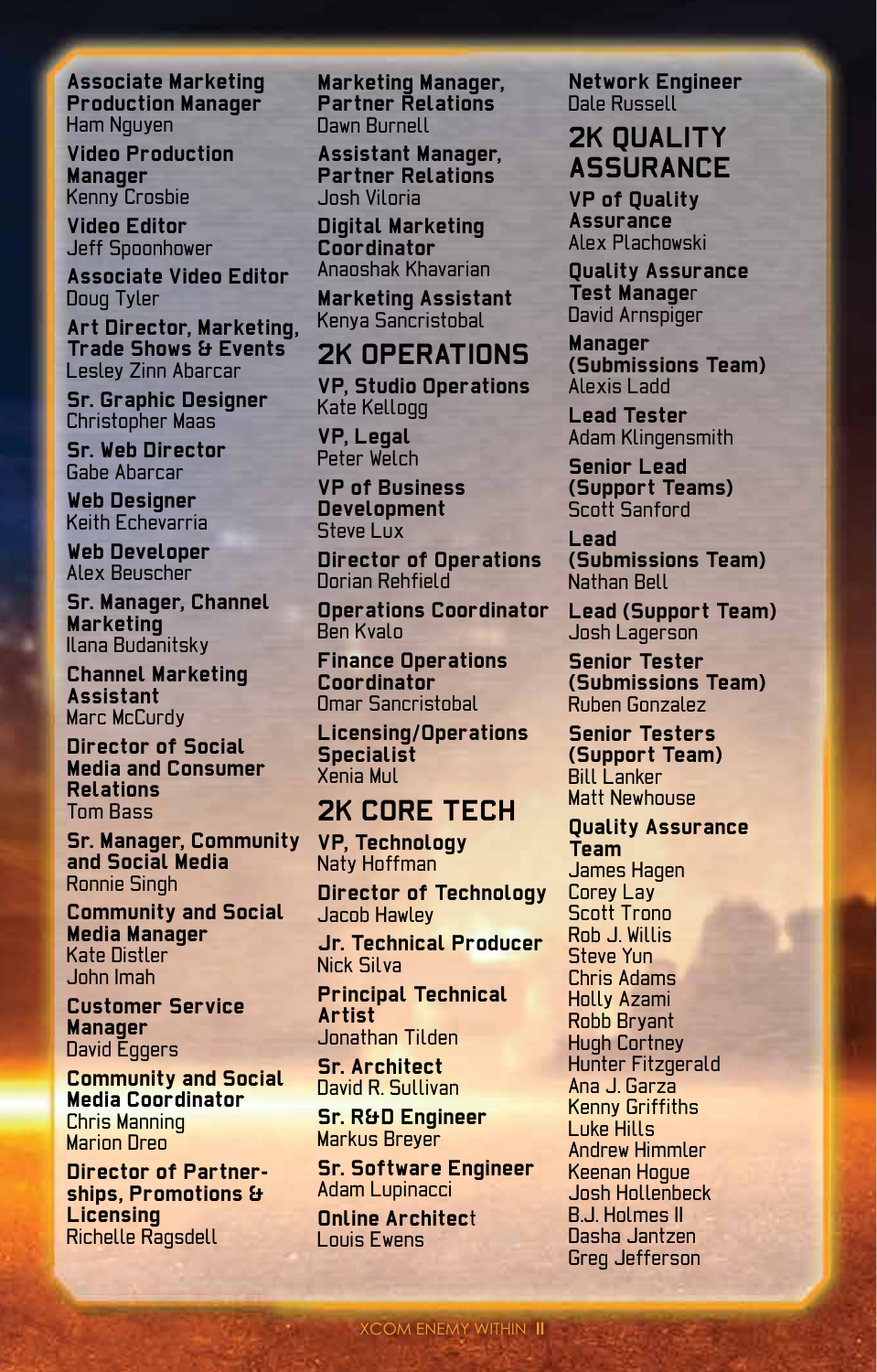Robert Klempner Harold Laparra Jr. Keith Leopold Kristopher Levine Mike McGehee Enrique Meza Tony Monteverde-Talarico Izzy Styles Jennifer Ng Luis Nieves Ian Olimberio Marcial Pasek Todd Phillips Jacob Proctor Josh Ray Brian Reiss Gabriela-Diane Ronquillo Preston Smith Danny Smyth Mike Sobyak Melly Szitai Jonathan Williams Anthony Zaragoza

### **2K INTERNATIONAL General Manager**

Neil Ralley

**International Marketing Director** Sian Evans

**International Product Manager** David Halse

**Senior Director, International PR** Markus Wilding

**International PR Manager** Sam Woodward

I**nternational PR Executive** Megan Rex

**2K INTERNATIONAL PRODUCT DEVELOPMENT International Producer**

Sajjad Majid **Localisation Manager**

Nathalie Mathews

**Assistant Localisation Manager** Arsenio Formoso

**External Localisation Teams** Around the Word Synthesis Iberia Synthesis International srl Coda Entertainment GmbH

Localisation tools and support provided by XLOC Inc.

Localised audio production provided by Liquid Violet.

### **2K INTERNATIONAL QUALITY ASSURANCE Localisation QA Supervisor** José Miñana

**Mastering Engineer** Wayne Boyce

**Mastering Technician** Alan Vincent

**Localisation QA Project Lead** Luigi Di Domenico

**Localisation QA Leads** Karim Cherif Oscar Pereira

**Senior Localisation QA Technicians** Florian Genthon Fabrizio Mariani Jose Olivares Elmar Schubert

**Localisation QA Technicians** Andrea de Luna Romero Chau Doan Christopher Funke Cristina La Mura Enrico Sette Harald Raschen Iris Loison Javier Vidal Johanna Cohen Pablo Menéndez Sergio Accettura Stefan Rossi

**Design Team** James Crocker Tom Baker

**2K International Team**

Agnès Rosique Alan Moore Ben Lawrence Ben Seccombe Bernardo Hermoso Carlo Volz Chris Jennings Dan Cooke Diana Freitag Diana Tan Dominique Connolly Erica Denning Jan Sturm Jean-Paul Hardy Jesús Sotillo Karen C.M. Ten Lieke Mandemakers Matt Roche Natalie Gausden Olivier Troit Richie Churchill Sandra Melero Simon Turner Solenne Antien Stefan Eder

**Take-Two International Operations** Anthony Dodd Martin Alway Rickin Martin Nisha Verma Phil Anderton Robert Willis Denisa Polcerova

## **2K China Quality Assurance**

**Quality Assurance Test Manager (Support Team)** Zhang Xi Kun

**Lead Tester (Support Team)** Huang Cheng

**Senior Testers** Shao Bang Zhu

**Testers** Qu Wei Ren Gao Yong